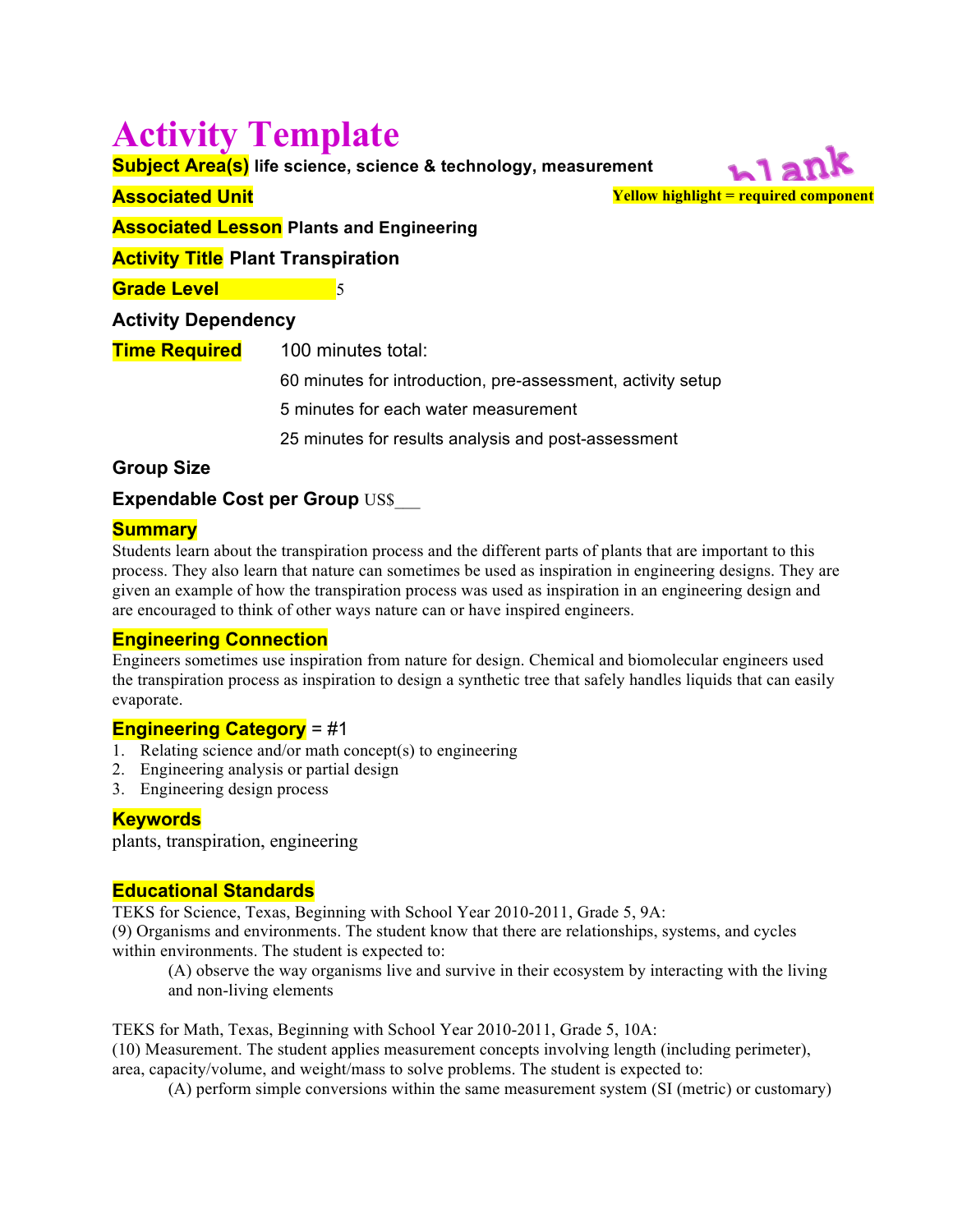## **Pre-Requisite Knowledge**

The students should know the basic parts of a plant including the roots, stem, and leaves. They should also know the fundamental SI units of measurement like the meter and centimeter.

## **Learning Objectives**

After this activity, students should be able to:

- Explain how the transpiration process works
- Identify and explain plant parts that are important to the transpiration process
- Understand that engineers sometimes use nature as an inspiration for design

## **Materials List**

Each group needs:

- plant shoot (Works best with broad- leaved plant: maple or oak)
- one clear plastic bottle (3L or smaller depending on size of plant shoot)
- piece of cardboard

To share with the entire class:

- light source (sun lamp works best)
- water
- petroleum jelly or plastic wrap and tape
- scissors
- rulers
- 500 mL beaker

## **Introduction / Motivation**

What does a plant need to survive? (Expected answers: **water**, air, nutrients, sunlight) What part of the plant absorbs water from the soil? (Answer: roots) Does anyone know how the water gets from the roots to the leaves of the plant? (Take suggestions and ideas but don't expect the correct answer.) This is done through a process called transpiration that occurs when water evaporates from the leaves of a plant and more water moves up through the plant to replace the lost water.

Engineers sometimes use nature for inspiration in their designs. What type of engineers do you think would use plants as inspiration? (Answer: could be any type of engineer) Any type of engineer could find inspiration in nature. Chemical and biomolecular engineers used plant transpiration as their inspiration. They built synthetic trees that had leaf and root networks with 80 micrometer channels. These synthetic trees were used to safely handle liquids that easily evaporate. Can anyone think of a liquid that evaporates easily? (Example: nail polish remover acetone) Let's get started!

(Have the students complete the pre-assessment and then have them start the activity.)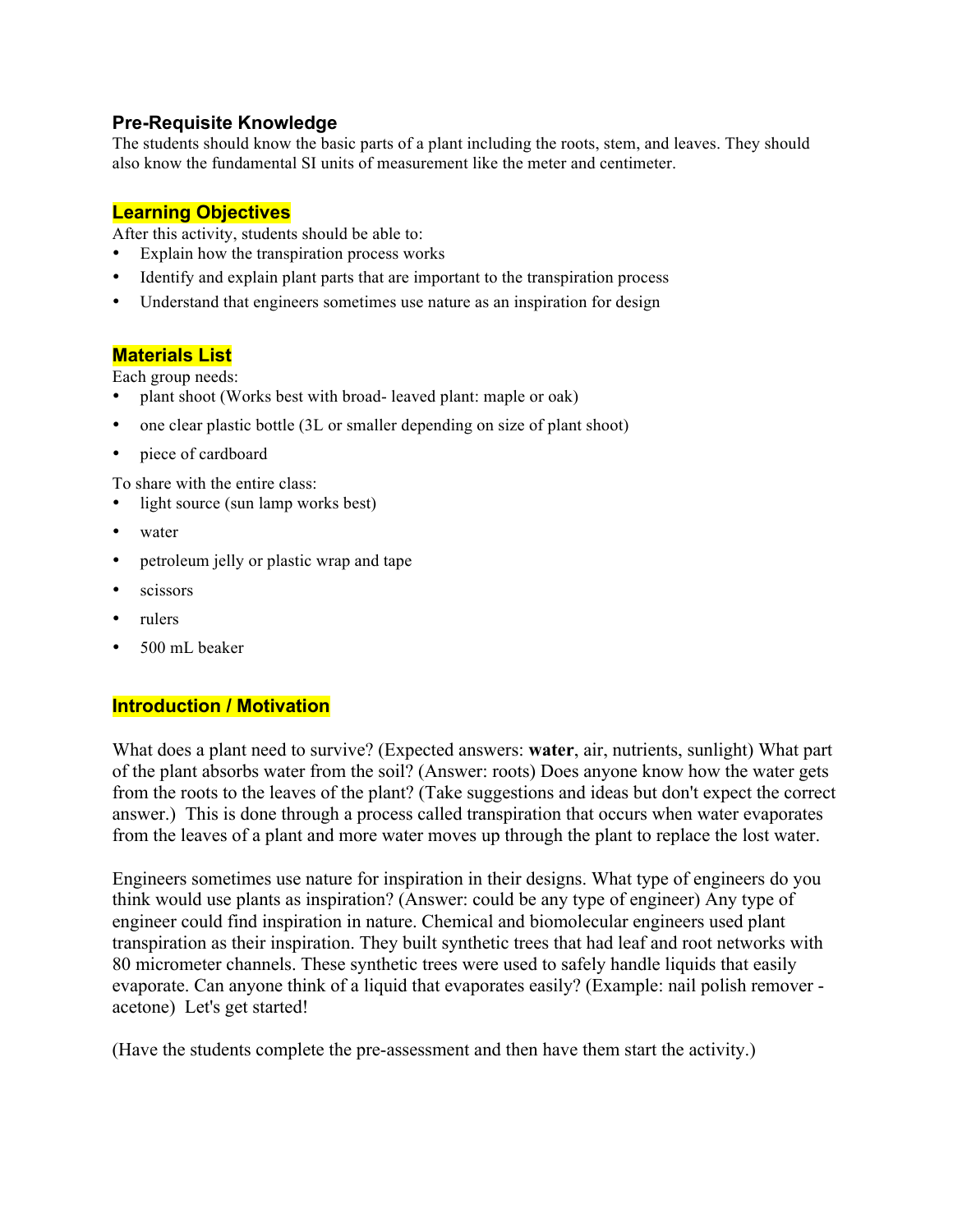# **Vocabulary / Definitions**

| <b>Word</b>   | <b>Definition</b>                                                                    |
|---------------|--------------------------------------------------------------------------------------|
| Transpiration | The process when water evaporates from the leaves of a plant and more water moves up |
|               | through the plant to replace lost water                                              |
| <b>Stoma</b>  | Pores located in the bottom of leaves that let air in or give off water through      |
|               | evaporation                                                                          |
| Guard Cells   | Occurs in pairs that surround and control the opening and closing of the stoma       |
|               |                                                                                      |

# **Procedure**

**Background**

In order for the plant to make its own food, other than water, it needs minerals from the soil and carbon dioxide in air. There are small openings in the bottom of leaves, called stoma, that open and let air in as seen in Image 1. When they open water can evaporate from the leaf, which starts the transpiration process. Transpiration occurs when water evaporates from the leaves of a plant and more water moves up through the plant to replace the lost water. Guard cells surround the stoma and control when it opens and closes. When the plant needs water, the guard cells shrink and close the stoma. When the plant has enough water the guard cells get bigger and pulls the stoma open.

The outside layer of the leaf is called the epidermis and the cells of this layer discharge a waxy substance that coats the leaf. This coating is called a cuticle and helps keep water from leaving the leaf. Another important part of the leaf are the veins. They transport the food made in the leaves away to other parts of the plant. They also transport the water and minerals the leaf needs to make food from the stem into the leaf.

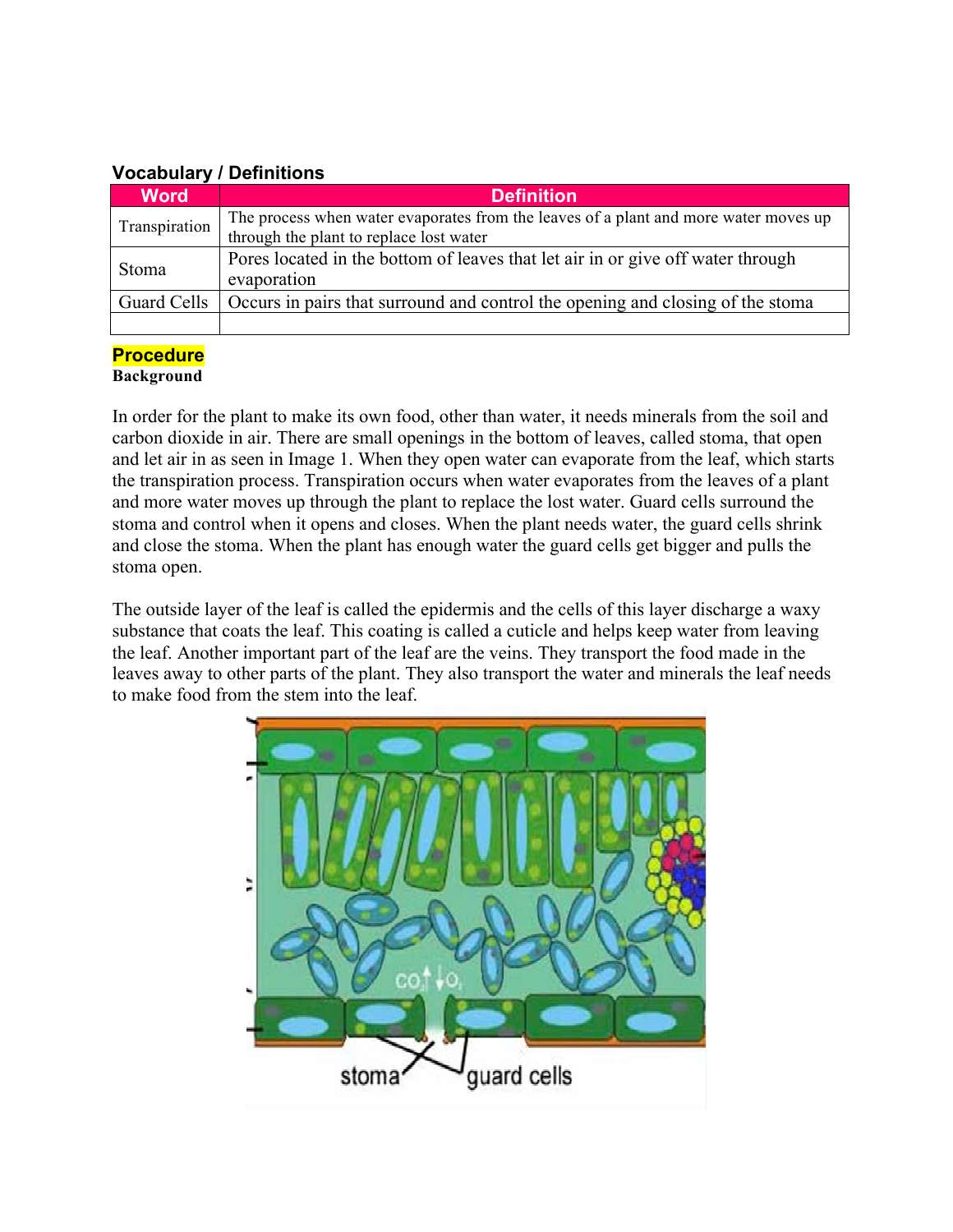#### **Image 1**

**ADA Description:** This image shows the anatomy of a leaf with labels that include the stoma and guard cells.

**Caption:** Anatomy of leaf that is important for the transpiration process. **Image file:** partsofleaves.bmp

reserved.

**Source/Rights:**

http://commons.wikimedia.org/wiki/File:Leaf\_anatomy.jpg

#### **Before the Activity**

• Group the students depending on the number of plant shoots available. Pairs work the best for this activity. Hand out the materials to each group.

#### **Pre-Activity Investigation**

Take the following measurements , in centimeters, and record your results.

a) Length of the plant shoot

b) Length of all the leaves

c) Width of all the leaves

Convert at least three of these measurements into millimeters.  $(1cm = 100 \text{ mm})$  Trace one of the leaves and label the measurements. What units of measure would you use for the veins of a leaf? Why? Touch the leaf and record your observations. Does the outside of the leaf feel waxy?

#### **Activity Setup**

1) Cut the bottle widthwise. Trim the edges of both pieces of the bottle to make them as even and level as possible. Trace the opening of the bottom piece of the bottle on the piece of cardboard.

2) Cut out the cardboard but leave about an inch of extra cardboard around the tracing. Make a small hole in the center of the cardboard. It should be just big enough for the stem of your plant shoot to fit through.

3) Cut the end of the plant shoot stem at an angle. Cutting it at an angle with give the plant shoot a larger area to take in water. Place the shoot through the hole in the cardboard and seal the whole with petroleum jelly or plastic wrap and tape.

4)Fill the bottom half of the with a known amount of water. Measure and record the amount of water. Place the cardboard on top of the bottom half of the bottle. The end of the stem should be submerged in the water.

5)Now place the top half of the bottle over the stem so it is resting on the piece of cardboard.

#### **Investigate Transpiration**

Now that you are setup you are ready to start your investigation of transpiration!

1) Place your plant shoot under the sun lamp.

2) Water droplets should appear on the inside of the top part of the bottle after about 20 minutes of being under the sun lamp. These droplets are caused by transpiration.

3)At the end of the day and for the next two days measure the amount of water lost from the bottom of the bottle. Record your measurements. This water is lost due to transpiration.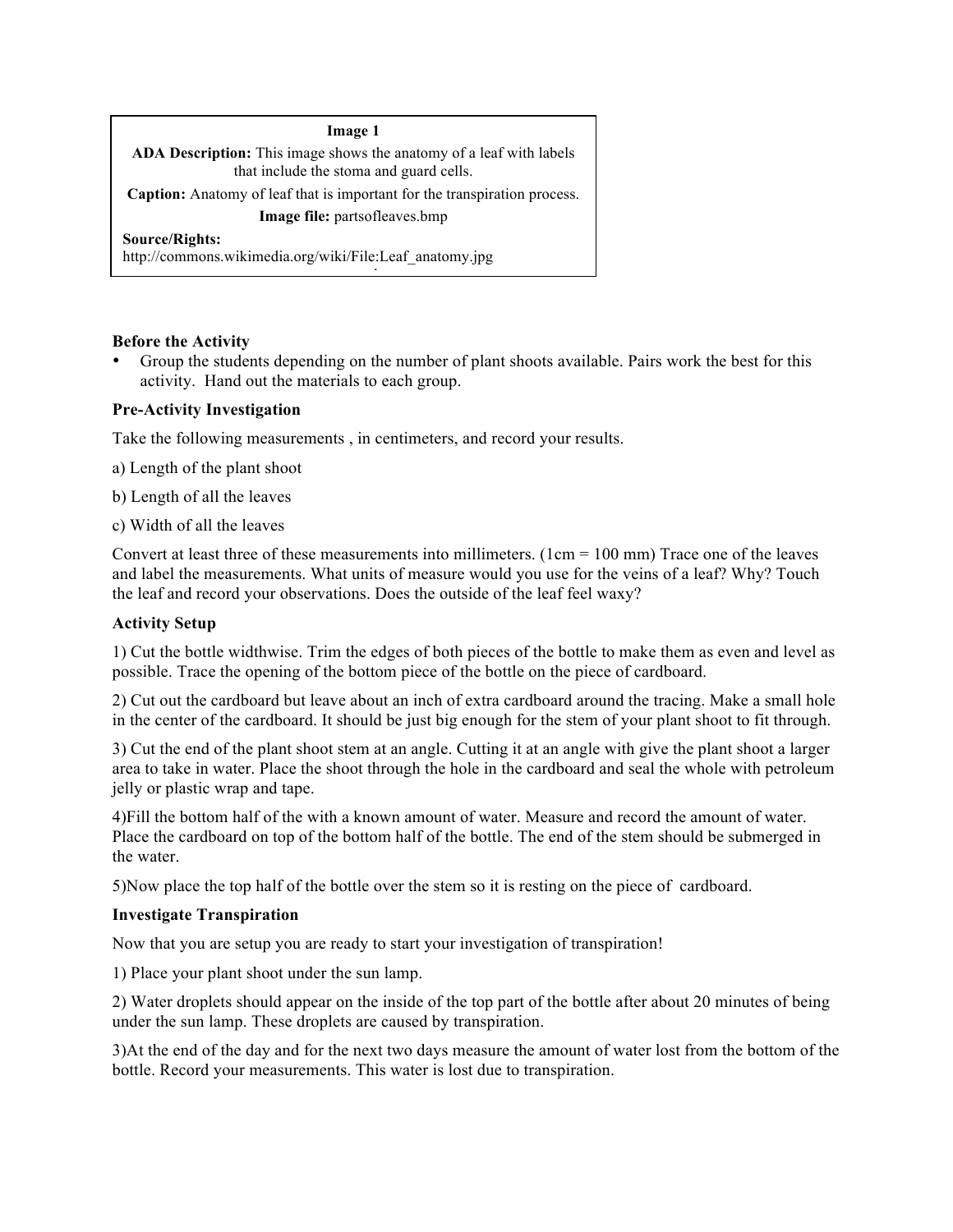4)After all your measurements have been taken make a graph. This graph should represent the amount of water lost or transpired with a vertical axis of time in days versus amount of water in mL for the horizontal axis. Present your results as a group to the rest of the class.

## **Attachments**

### **Safety Issues**

•

**Troubleshooting Tips**

## **Investigating Questions**

## **Assessment**

#### **Pre-Activity Assessment**

*Discussion Questions:* Have the students discuss the following questions together in small groups.

- Can you think of any objects or processes that occur naturally and would be useful in engineering design?
- For each object or process you thought of:
	- What attribute or characteristic would be useful?
	- What could it help design?
		- How would this help society?

#### **Post-Activity Assessment**

*Quiz:* After the completion of the activity and the discussion of the results have the students complete the following fill-in-the-blanks. This can be done individually or in their activity groups.

| Water enters the plant from the soil mostly through the | . The process by which                                     |
|---------------------------------------------------------|------------------------------------------------------------|
| water moves through a plant is called                   | Water evaporates from holes on the                         |
| underside of a leaf called                              | and the size of these holes are controlled by cells called |
| . The leaf has                                          | that transport water, minerals and food.                   |

*Answer Key: roots, transpiration, stomata, guard cells, veins*

## **Activity Extensions**

None

## **Activity Scaling**

- For lower grades, \_\_?
- For upper grades,  $\frac{1}{\sqrt{2}}$ ?

## **Additional Multimedia Support**

## **References**

Amaud, Celia. "Transpiration Mimic: 'Synthetic Tree' Pumps Water with Negative Pressure." *Chemical and Engineering News* 86.37 (2008): n. pag. Web. 09 Sep 2010. <http://pubs.acs.org/cen/news/86/i37/8637notw4.html>.

Moyer, Richard, and National Geographic. *McGraw-Hill Science*. 2000. Print.